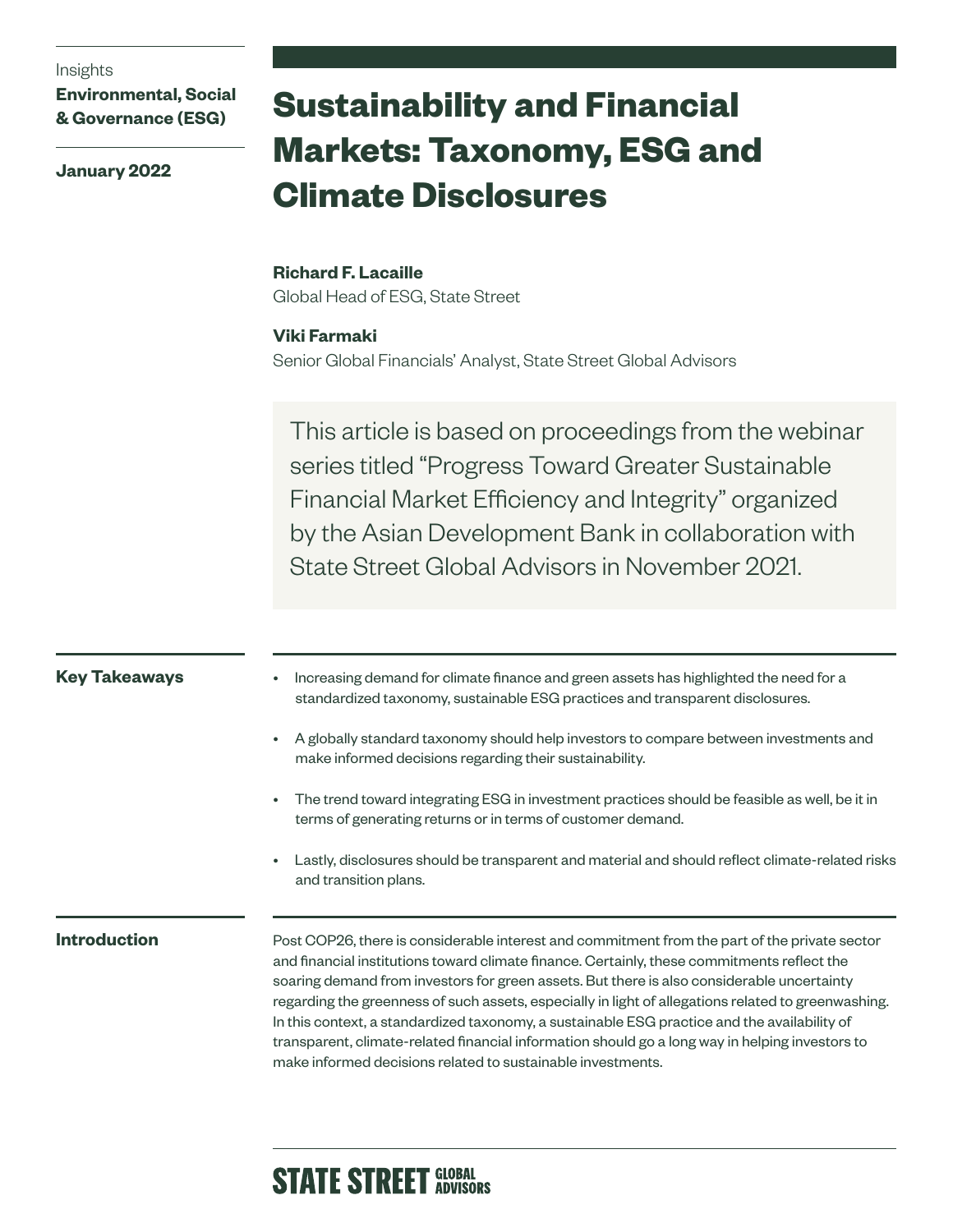| <b>Taxonomy Helps</b><br><b>To Improve</b><br><b>Market Efficiency</b> | Taxonomy is a classification tool that is envisioned to help investors to make informed investment<br>decisions on sustainable economic activities. It could also be considered as a disclosure tool<br>that can be used for regulatory as well as policy purposes. As such, a sustainable taxonomical<br>process should help in the creation of a common sustainability metric system that will allow<br>investors to compare between two funds and make an informed choice regarding their suitability.                                                                                                                           |
|------------------------------------------------------------------------|-------------------------------------------------------------------------------------------------------------------------------------------------------------------------------------------------------------------------------------------------------------------------------------------------------------------------------------------------------------------------------------------------------------------------------------------------------------------------------------------------------------------------------------------------------------------------------------------------------------------------------------|
|                                                                        | China pioneered its first Green Bond Endorsed Projects Catalogue in 2015 and the European<br>Union (EU) published a taxonomy in 2020. Many other financial market regulators are in the<br>process of formulating their own taxonomy. However, with a rising number of taxonomies, each<br>with different disclosure requirements and procedures, investors could get confused and may get<br>burdened with untenable administrative and monitoring requirements.                                                                                                                                                                   |
|                                                                        | For most investors, taxonomy in the last instance is all about financial market efficiency. This<br>means, when investors talk about the desirability of better data disclosures, they are seeking<br>a more complete set of information about the potential future risks and opportunities for<br>particular investments.                                                                                                                                                                                                                                                                                                          |
| Standardization<br>of Taxonomy                                         | This does not mean that everybody agrees on the final terms and nature of one global,<br>standardized taxonomy. For instance, in the case of pension accounting, reported assets<br>and liabilities can be quite different based on the standardization protocols adopted, which is<br>why voluntary but universal systems such as the International Financial Reporting Standards<br>are important.                                                                                                                                                                                                                                |
|                                                                        | One challenge related to regulations in general is that the framing of regulations reflects national,<br>political and even philosophical biases. Regulators could cooperate very effectively at the<br>regional level and sometimes even at a global level. But since their mandate is national, regulatory<br>decisions tend to be political in nature. One example in this regard relates to nuclear energy<br>and gas. In Europe, for instance, different countries take very different approaches vis-à-vis the<br>perceived safety and greenness of nuclear power and the desirability of gas as a transition fuel.           |
|                                                                        | Given this background, the creation of the International Sustainability Standards Board (ISSB)<br>at COP26 and the consolidation of the Value Reporting Foundation (VRF) and the Climate<br>Disclosure Standards Board (CDSB) are significant steps forward. It is notable that the ISSB is a<br>voluntary methodology that could be adopted to have some statutory recognition in the sense of<br>national regulators authorizing or endorsing their eventual standards. As investors, we think the<br>ISSB is an enormous step forward in the journey to provide comparability and an effective global<br>standard of disclosure. |
|                                                                        | However, it is also important to remember that such standards are not the only solutions. The<br>cooperation between national and regional regulators should still be continuous. State Street is<br>very supportive of efforts invested toward better data disclosure since this will not only enhance<br>market efficiency, leading to greater confidence, but also result in a transparent cost of capital                                                                                                                                                                                                                       |

that faithfully reflects all risks.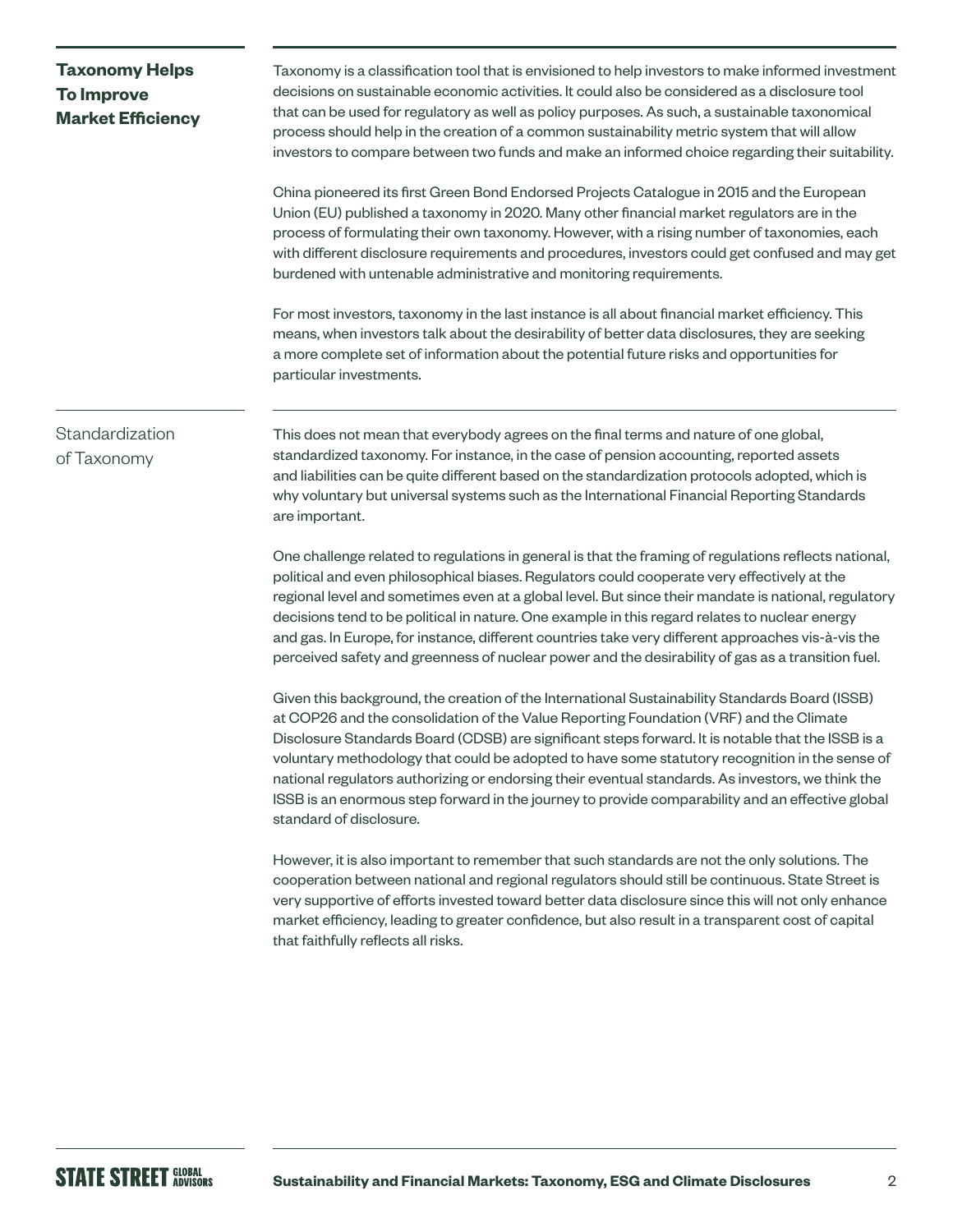| <b>Toward a Sustainable</b><br><b>ESG Practice</b> | There is increasing awareness around the world that Environmental, Social and Governance<br>(ESG) investments help in addressing environmental challenges such as climate change,<br>biodiversity loss and pollution as well as social challenges such as inequality and gender disparity.<br>However, the big question now is whether this big trend toward ESG centricity could be sustained<br>or not.                                                                                                                                                                                                                                                                                                       |
|----------------------------------------------------|-----------------------------------------------------------------------------------------------------------------------------------------------------------------------------------------------------------------------------------------------------------------------------------------------------------------------------------------------------------------------------------------------------------------------------------------------------------------------------------------------------------------------------------------------------------------------------------------------------------------------------------------------------------------------------------------------------------------|
| Three Levers That Make<br><b>ESG Sustainable</b>   | With regard to sustainability, one could start with considering ESG as an investment opportunity<br>in itself. There has been a lot of discussion about moving from active management to passive<br>indexing, and ESG could be one of those potential levers for active management that could be<br>very effective.                                                                                                                                                                                                                                                                                                                                                                                             |
|                                                    | ESG data is quite difficult to gather and is inconsistent. But for assessing companies and<br>sovereigns, it is necessary to adopt a forward-looking lens that is qualitative. That is an area of<br>investment process where asset managers could distinguish themselves and generate alpha. If<br>there is a part of finance that has become more standardized based on fact-based quantitative<br>investing, ESG is the opposite of that, in that it could be considered as more qualitative and<br>eclectic. This in turn should provide many opportunities for superior returns.                                                                                                                           |
|                                                    | Another aspect of sustainability of ESG relates to customer demand, which has indeed been<br>robust across the world. Also, if we take the example of Europe, regulatory developments in the<br>region have driven demand, too. The formation of the Glasgow Financial Alliance for Net Zero is<br>an example of how institutions are getting together to take into account various externalities and<br>opportunities and are demonstrating a willingness to change the way money is managed.                                                                                                                                                                                                                  |
|                                                    | In short, the three important levers that are driving the sustainability of ESG in investment<br>practices are: return opportunity, which could be enormous; customer demand, which is shifting<br>quite rapidly; and policy, which is driving some important enablers such as better data disclosure.                                                                                                                                                                                                                                                                                                                                                                                                          |
| Social Dimension<br>of Investing                   | The huge amount of capital needed for decarbonization, at about US\$3 trillion a year, has a social<br>dimension to it. Particularly in Asia where there are needs that are of a social nature, there needs<br>to be clear criteria when considering social bonds, which was something that the green bond<br>initiative took a long time to get right.                                                                                                                                                                                                                                                                                                                                                         |
|                                                    | Liquidity is necessary, too, and the green bond market now is over US\$3 trillion, which has led<br>to stronger liquidity characteristics. Nonetheless, even if issues related to social bonds are quite<br>small, they could still create liquidity issues.                                                                                                                                                                                                                                                                                                                                                                                                                                                    |
|                                                    | Another point relates to the qualitative nature of certain social metrics. Linked to the<br>United Nations' Sustainable Development Goals (SDG), some qualitative aspects could be<br>improved over time, albeit on an incremental basis. There are many challenges that require<br>financial assistance, but it is important for investors to know that they are creating an impact<br>and there is liquidity and support behind them, especially through supranational institutions<br>such as the Asian Development Bank (ADB). The ADB plays a really important role in translating<br>some of those capital market imperatives into bond issues that eventually find themselves in<br>investor portfolios. |
|                                                    | There is a strong appetite, particularly in Europe, for SDG-related investments. To the extent that<br>there is a steady flow of social bonds that are tied to SDGs, there should be a strong appetite for<br>such bonds.                                                                                                                                                                                                                                                                                                                                                                                                                                                                                       |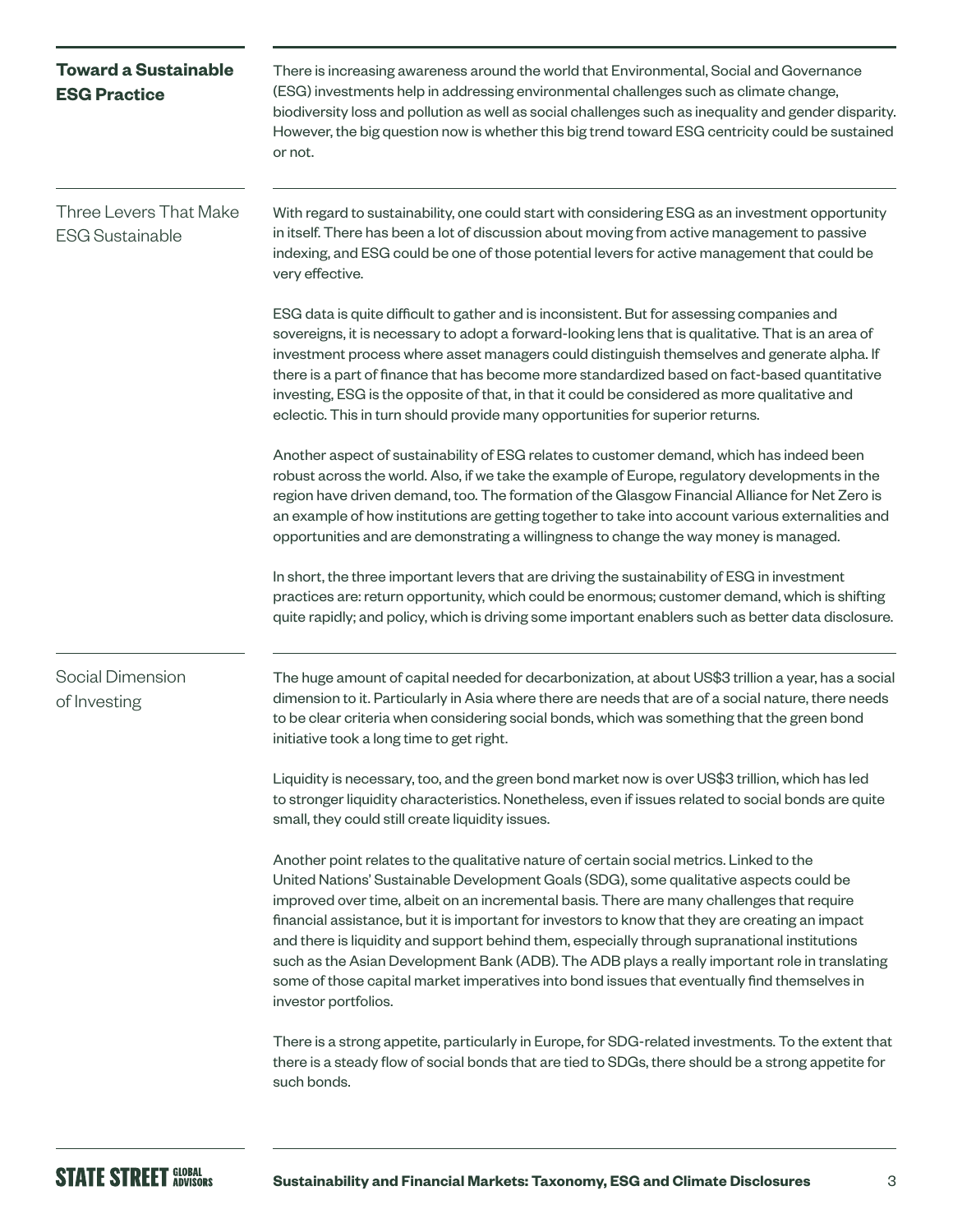## **Climate-Related Disclosures Key To Assessing Risks and Opportunities**

The Task Force on Climate-Related Financial Disclosures (TCFD) was created by the Financial Stability Board in 2015 to improve and increase reporting of climate-related financial information. Six years later, the investment world has transitioned from considering TCFD as a voluntary disclosure standard to a state where it has become a mandatory and regulatory response to climate risk. The latest EU directives on comprehensive sustainability reporting include climaterelated disclosures based on the TCFD. In fact, the number of TCFD supporters has grown exponentially over the last couple of years (Figure 1).

#### Figure 1

Figure 2

**on Scenario Analysis**

#### **The Number of TCFD Supporters Witnesses Exponential Growth**

**Financial Institutions C** Other Supporters



Source: Task Force on Climate-Related Financial Disclosures, as at October 2021.

At State Street, we recognize the rise of climate-related risks and approach the topic of ESG disclosure with the lens of assessing the risks and opportunities related to various investments. Vis-à-vis the TCFD disclosure, what is pertinent is the focus on material information pertaining to the operations of a company. It is important for corporates to present data that shows they are aware of the risks, can measure it and have a clear risk management process that is carried out throughout the group. It is also important for investors that companies follow the TCFD recommendation on scenario analysis, which should in turn provide important forward-looking information (Figure 2).



Source: Task Force on Climate-Related Financial Disclosures, as at October 2021.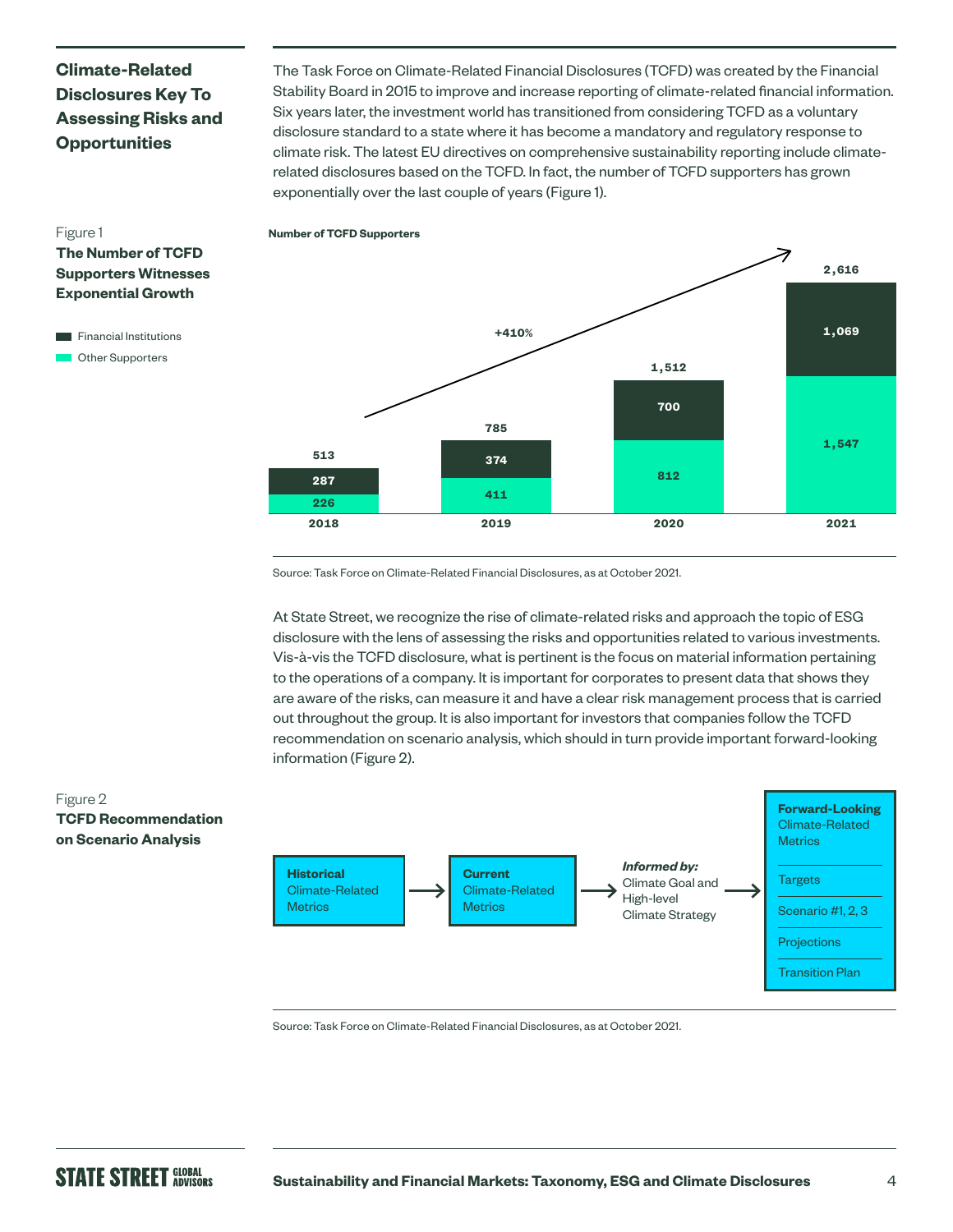## **The Question of Strategy**

This leads to the question of strategy, which is important because it gives a sense of where companies are heading toward. Within a strategy, it is vital not just to assess risks but also opportunities. There should be the data and the clarity provided to allow forecasts for what new revenue streams are coming through on the back of climate transition. The strategy should be credible and should involve the most impactful parts of the business. Sometimes this could be captured by Scope 1 and 2 emissions, but in other instances, the supply chain is really the source of emissions and Scope 3 disclosure become necessary.

The targets that companies set for themselves should be satisfactorily robust and have short- and long-term perspectives. Clear metrics should be provided, which will enable investors to see how companies are executing against those targets and to assess transition plans. Implementation is very important here and board commitment is necessary, which should be reflected in disclosures. This could be evident in how remuneration is linked to board commitment and also in meaningful key performance indicators that are tied to climate-related risks.

Engagement with corporates on the topic of climate transition should be key to the process. It is necessary to have conversations with management teams on a regular basis where the asset managers' investment process is discussed. State Street's investment process has incorporated very specific climate risks-related factors. State Street's asset stewardship team is also very active with companies in terms of discussing climate disclosures and the endorsement of TCFD disclosures. Since the reporting of climate risk is very uneven, TCFD provides some level of clarity and standardization.

## **Transparency Generates Greater Investor Interest**

According to the Transition Pathway Initiative that publishes the "State of Transition" reports, almost half of the companies surveyed are still not aligned in their carbon emissions pathway with the Paris Agreement Goals, and 16% either do not have disclosures or have unsuitable disclosures (Figure 3).



Note: 401 companies from 16 business sectors are covered by the TPI State of Transition Report 2021. Source: TPI State of Transition Report 2021.

## Figure 3 **Number and Percentage of Surveyed Companies Aligned With the Paris Agreement Goals**

# **STATE STREET GLOBAL**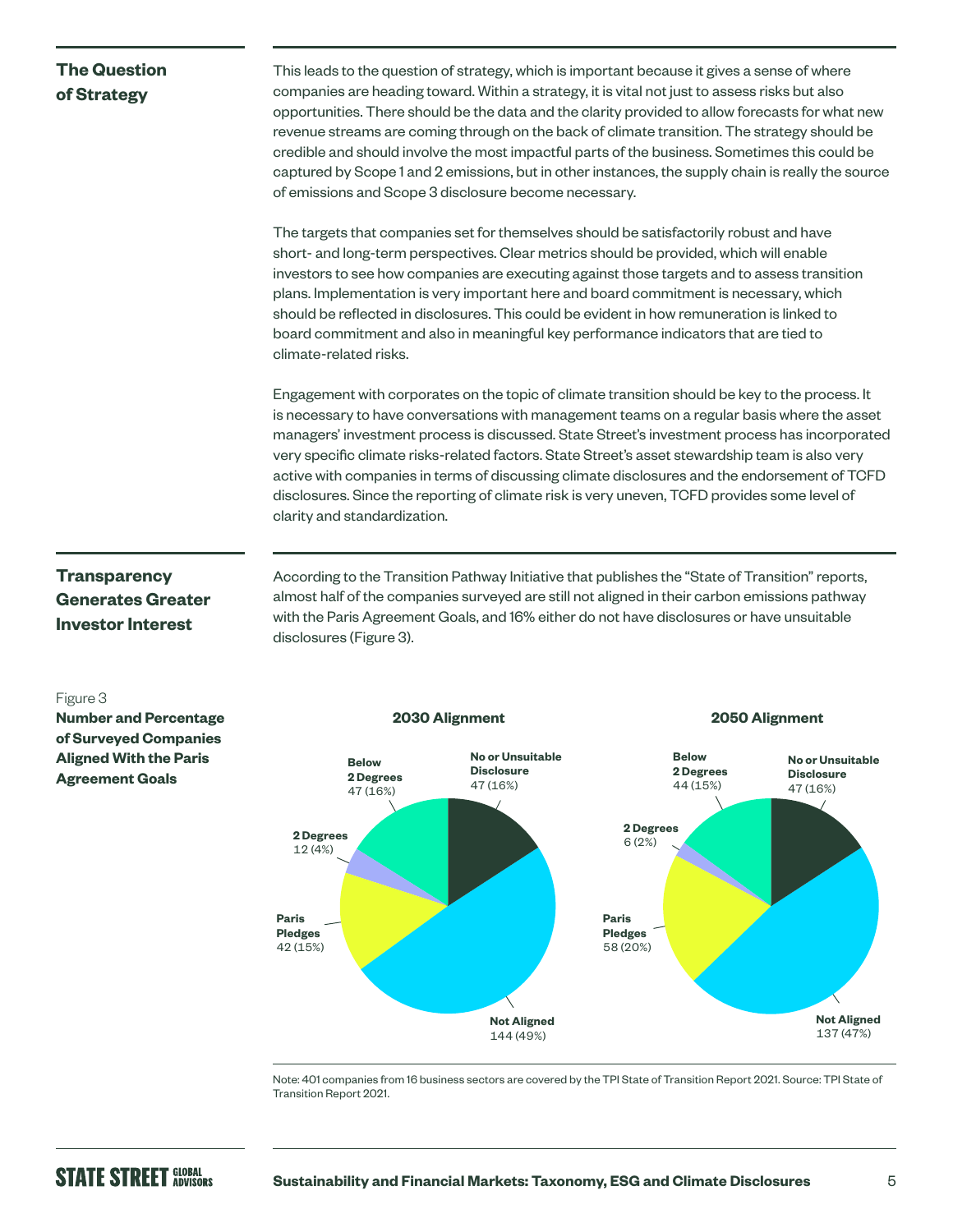These companies face a headwind with investor engagement where sustainability is considered an important input in the investment process. Inevitably, the companies that disclose comprehensive climate transition information demonstrate that they have identified the risks, have assessed the impacts, have a mitigating strategy in place and are executing on that strategy. It is in such companies that investors and markets are willing to allocate more capital.

Adopting TCFD disclosures could also mean lower cost for capital going forward, which should allow corporates to not only have access to more capital but also have a competitive advantage versus peers who are not transparent enough or have not executed on the implementation of their climate transition strategy.

### **Conclusion**

The demand for climate-related financing and ESG products has exploded significantly over the past year. There has been greater awareness among investors regarding sustainability practices as well, which has accentuated the need for greater standardization of classification systems and an increase in the transparency of disclosures. A sustainable finance taxonomy would not only enhance market efficiency but also allow investors to make informed decisions when faced with a choice of competing financial products.

As far as the financial industry itself is concerned, ESG has become central to addressing some of the most vital environmental and social challenges faced by the world today. This means, it is important for an investment process that adopts ESG to remain sustainable. One way to ensure this is to focus on the qualitative aspects of ESG, which could be an area of investment process where assets managers could distinguish themselves by generating alpha and superior returns.